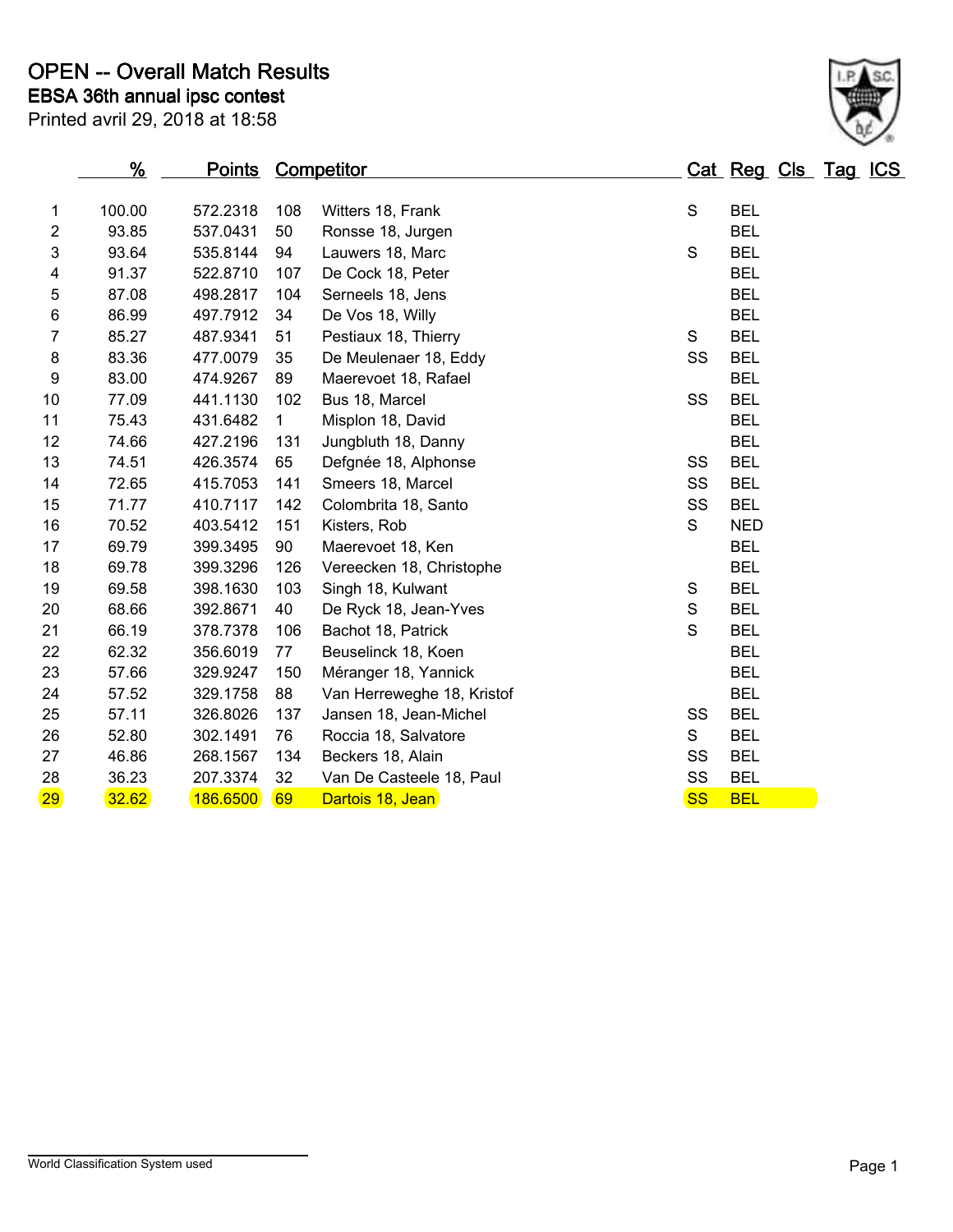**PRODUCTION -- Overall Match Results**

**EBSA 36th annual ipsc contest**

| Printed avril 29, 2018 at 18:58 |  |  |  |  |
|---------------------------------|--|--|--|--|
|---------------------------------|--|--|--|--|

| 1                | 100.00 | 555.1425 | 101 | Vanreusel 18, Philippe      |              | <b>BEL</b> |  |
|------------------|--------|----------|-----|-----------------------------|--------------|------------|--|
| 2                | 96.60  | 536.2922 | 22  | Ghijselings 18, Maxime      |              | <b>BEL</b> |  |
| 3                | 90.83  | 504.2508 | 47  | Van Roy 18, Erwin           |              | <b>BEL</b> |  |
| 4                | 89.54  | 497.0974 | 93  | Vercammen 18, Peter         |              | <b>BEL</b> |  |
| $\mathbf 5$      | 86.90  | 482.4066 | 130 | Albert 18, Gérard           | $\mathbf S$  | <b>BEL</b> |  |
| 6                | 83.89  | 465.7326 | 111 | De Mezel 18, Joël           | S            | <b>BEL</b> |  |
| $\boldsymbol{7}$ | 81.93  | 454.8467 | 84  | Lambert 18, Dylan           |              | <b>BEL</b> |  |
| 8                | 81.81  | 454.1426 | 138 | Crespin 18, Thierry         |              | <b>BEL</b> |  |
| 9                | 81.59  | 452.9331 | 97  | Mariën 18, Gerrit           |              | <b>BEL</b> |  |
| 10               | 78.60  | 436.3552 | 24  | Duro 18, Jérémie            |              | <b>BEL</b> |  |
| $\boxed{11}$     | 77.78  | 431.7835 | 11  | <b>Bodart 18, Olivier</b>   |              | <b>BEL</b> |  |
| 12               | 76.36  | 423.8855 | 113 | Trifunovic 18, Branko       |              | <b>BEL</b> |  |
| 13               | 75.93  | 421.4927 | 58  | Depoorter 18, Eric          | S            | <b>BEL</b> |  |
| 14               | 75.03  | 416.5036 | 19  | Brochard 18, Pierre         | S            | <b>BEL</b> |  |
| 15               | 73.35  | 407.1882 | 145 | Ronveaux 18, Olivier        |              | <b>BEL</b> |  |
| 16               | 71.59  | 397.4419 | 120 | <b>Boldin 18, Gueorgiy</b>  |              | <b>BEL</b> |  |
| 17               | 70.85  | 393.3189 | 144 | Antoine 18, François        |              | <b>BEL</b> |  |
| 18               | 70.43  | 390.9725 | 25  | Somers 18, Morgan           |              | <b>BEL</b> |  |
| 19               | 70.40  | 390.8039 | 127 | Dessart 18, Luc             | $\mathbf S$  | <b>BEL</b> |  |
| 20               | 69.37  | 385.1146 | 45  | Nuyts 18, Tom               |              | <b>BEL</b> |  |
| 21               | 69.13  | 383.7611 | 36  | Goossens 18, Dries          |              | <b>BEL</b> |  |
| 22               | 68.96  | 382.8500 | 59  | Bos 18, Ruud                |              | <b>BEL</b> |  |
|                  |        |          |     |                             |              |            |  |
| 23               | 68.49  | 380.2297 | 63  | Ketelaers 18, Johan         |              | <b>BEL</b> |  |
| 24               | 68.28  | 379.0759 | 12  | <b>Plumier 18, Fredy</b>    | <b>SS</b>    | <b>BEL</b> |  |
| 25               | 68.18  | 378.4875 | 66  | Platéus 18, Raymond         | SS           | <b>BEL</b> |  |
| 26               | 68.15  | 378.3505 | 8   | Gilain 18, Frank            |              | <b>BEL</b> |  |
| 27               | 67.96  | 377.2782 | 157 | Weykmans 18, Thierry        |              | <b>BEL</b> |  |
| 28               | 67.80  | 376.3606 | 56  | Witpas 18, Eddy             | S            | <b>BEL</b> |  |
| 29               | 66.99  | 371.9131 | 114 | Collard 18, Stéphane        |              | <b>BEL</b> |  |
| 30               | 66.63  | 369.9016 | 48  | Grande 18, Freddy           |              | <b>BEL</b> |  |
| 31               | 66.36  | 368.3998 | 62  | Evrard 18, Michaël          |              | <b>BEL</b> |  |
| 32               | 66.07  | 366.7776 | 44  | Callaert 18, Danny          | SS           | <b>BEL</b> |  |
| 33 <sup>°</sup>  | 65.42  | 363.1472 | 10  | <b>Warichet 18, Carl</b>    | $\mathbf{s}$ | <b>BEL</b> |  |
| 34               | 65.39  | 362.9807 | 154 | Wohner, Jean-Philippe       |              | <b>FRA</b> |  |
| 35               | 65.30  | 362.4909 | 105 | De Vos 18, Stefan           |              | <b>BEL</b> |  |
| 36               | 64.09  | 355.7836 | 129 | Ponchau 18, Charles-Edouard |              | <b>BEL</b> |  |
| 37               | 63.22  | 350.9386 | 140 | Bernier 18, Axel            |              | <b>BEL</b> |  |
| 38               | 62.28  | 345.7550 | 20  | Gérard 18, Emmanuel         | S            | <b>BEL</b> |  |
| 39               | 62.09  | 344.6992 | 96  | Lambeir 18, Cédric          |              | <b>BEL</b> |  |
| 40               | 61.01  | 338.7126 | 68  | Pichon 18, Grégoire         |              | <b>BEL</b> |  |
| 41               | 58.21  | 323.1668 | 109 | Desmedt 18, Mike            |              | <b>BEL</b> |  |
| 42               | 58.05  | 322.2483 | 147 | Dury 18, Stéphane           |              | <b>BEL</b> |  |
| 43               | 57.05  | 316.7150 | 49  | Cauderlier 18, Christian    | SS           | <b>BEL</b> |  |
| 44               | 56.77  | 315.1460 | 87  | Gerardi 18, Chris           |              | <b>BEL</b> |  |
| 45               | 56.63  | 314.3675 | 125 | Ellegiers 18, Christophe    |              | <b>BEL</b> |  |

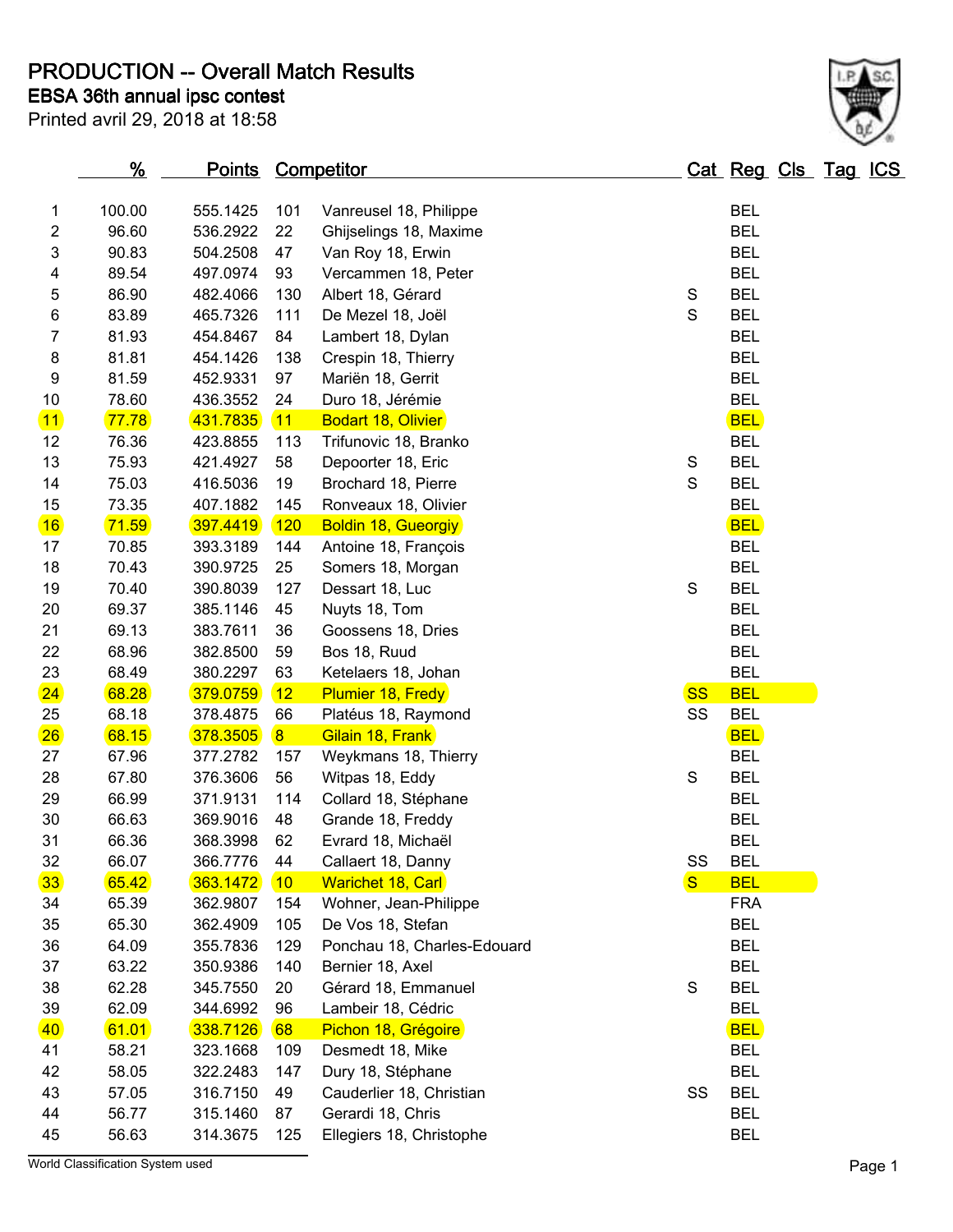**PRODUCTION -- Overall Match Results**

**EBSA 36th annual ipsc contest**

| Printed avril 29, 2018 at 18:58 |  |  |  |
|---------------------------------|--|--|--|

| 46              | 54.22 | 300.9883 | 156 | Tardi, Jean                 |           | <b>FRA</b> |
|-----------------|-------|----------|-----|-----------------------------|-----------|------------|
| 47              | 53.08 | 294.6487 | 9   | Senterre 18, Jean-François  |           | <b>BEL</b> |
| 48              | 52.91 | 293.7112 | 3   | De Coene 18, Charles-Thomas |           | <b>BEL</b> |
| 49              | 52.34 | 290.5426 | 14  | Boon 18, Emmanuel           |           | <b>BEL</b> |
| 50              | 51.79 | 287.5269 | 7   | Laforge 18, Vincent         |           | <b>BEL</b> |
| 51              | 51.78 | 287.4717 | 99  | Dirkx 18, Nele              | L         | <b>BEL</b> |
| 52              | 50.48 | 280.2624 | 152 | Kisters, Jelle              |           | <b>NED</b> |
| 53              | 49.50 | 274.8014 | 17  | Jadoul 18, Pierre           |           | <b>BEL</b> |
| 54              | 48.72 | 270.4582 | 70  | Devresse 18, Christophe     |           | <b>BEL</b> |
| 55              | 48.70 | 270.3321 | 146 | Davidts 18, Jean-Michel     |           | <b>BEL</b> |
| 56              | 48.53 | 269.3986 | 85  | Loppe 18, Thierry           |           | <b>BEL</b> |
| 57              | 48.26 | 267.8991 | 5   | Froidcourt 18, Pascal       | S         | <b>BEL</b> |
| 58              | 48.19 | 267.5249 | 136 | Croye 18, Claude            | SS        | <b>BEL</b> |
| 59              | 46.40 | 257.5681 | 95  | Devos 18, Daniel            | S         | <b>BEL</b> |
| 60 <sub>2</sub> | 46.08 | 255.8013 | 13  | Van Beersel 18, Fernand     | <b>SS</b> | <b>BEL</b> |
| 61              | 46.00 | 255.3742 | 6   | Thomaes 18, Jean-Philippe   | S         | <b>BEL</b> |
| 62              | 43.53 | 241.6597 | 82  | Collin 18, Anne             | L         | <b>BEL</b> |
| 63              | 42.79 | 237.5457 | 135 | Deom 18, Jean-Jacques       | S         | <b>BEL</b> |
| 64              | 41.76 | 231.8551 | 116 | Glingani 18, Jean-Louis     | SS        | <b>BEL</b> |
| 65              | 39.96 | 221.8121 | 15  | Kévers 18, Gregory          |           | <b>BEL</b> |
| 66              | 39.69 | 220.3518 | 155 | Beauvilliers, Anne          |           | <b>FRA</b> |
| 67              | 39.67 | 220.1979 | 118 | Cadet 18, Frank             |           | <b>BEL</b> |

<mark>68 38.52 213.8278 71 Martinus 18, Patrick</mark> SS BEL 38.30 212.6087 117 Louis 18, Stéphane BEL 37.30 207.0460 16 Sprimont 18, Stéphane S BEL 36.18 200.8703 119 Corrin 18, Denis BEL 29.00 160.9885 83 Trebitz 18, Sebastian BEL

| %              | <b>Points Competitor</b> |                          |         | Cat Reg Cls Tag ICS |  |
|----------------|--------------------------|--------------------------|---------|---------------------|--|
| .22            |                          | 300.9883 156 Tardi, Jean | FRA     |                     |  |
| $\overline{a}$ |                          |                          | $m - i$ |                     |  |